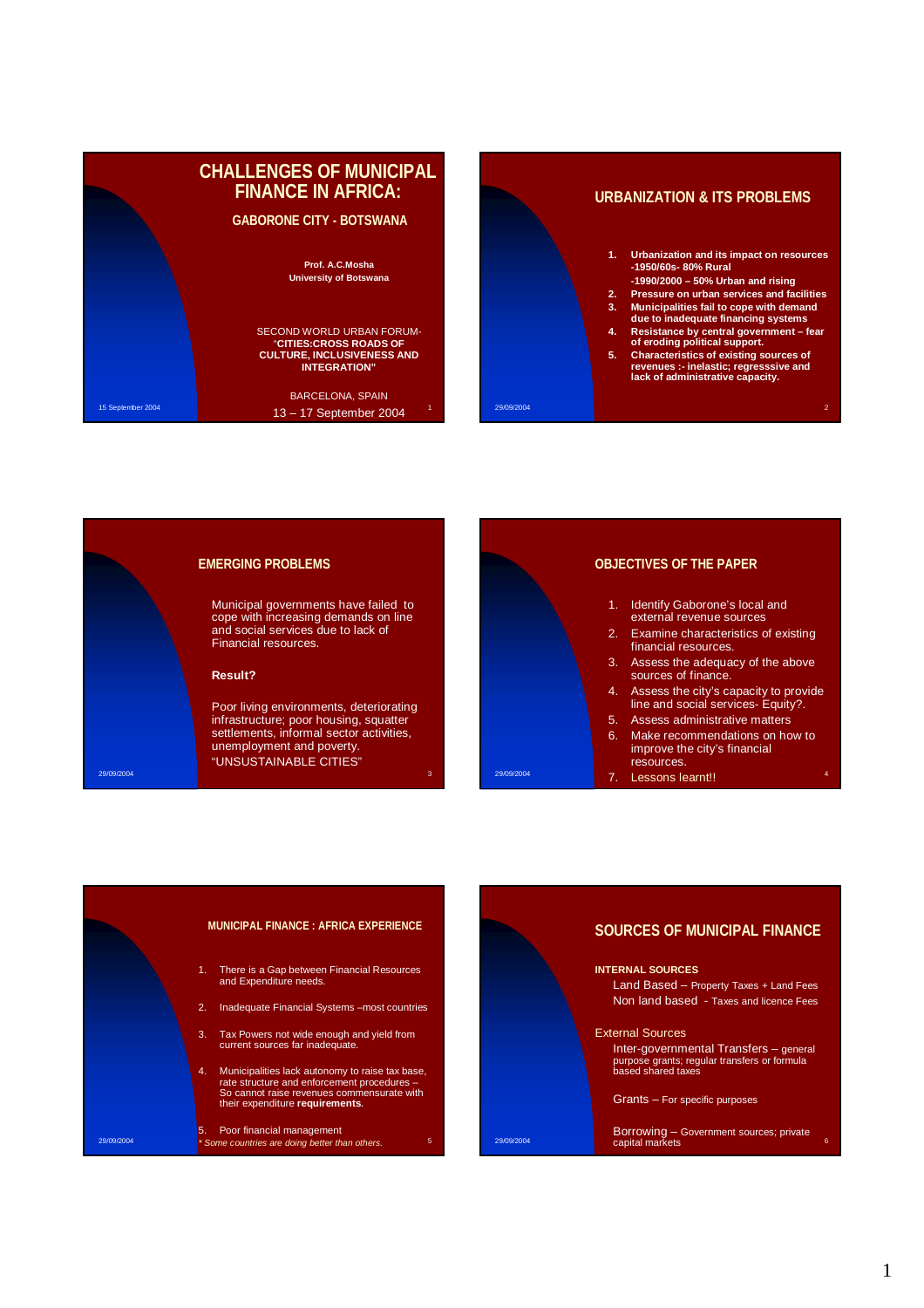



- 1. Tax on Income Uganda, Tanzania –Low due to poor record keeping
- 2. User Charges for Infrastructure Services water, sewer, power etc. Problems with undercharging; infrequent revision of rates; infrequent billing; Cross-subsidy e.g. Botswana.
- 3. Tax on provision of goods and services Poor collection and follow up of defaulters

29/09/2004 8

4. Revenue from income generating enterprises – Nigeria, Zimbabwe, RSA.





# **CASE STUDY: BOTSWANA CITY OF GABORONE**

#### **Botswana: A background**

- Pop. 1.7 mil;

- Rising economic development;
- Foreign reserves at US\$6.8 billion
- 
- Full Democracy at all levels Full Participation. Rising Urbanization 45% Urban Towns doubling every 10 years.
	-

#### **Structure of Local Authorities in Botswana**:-

- District and Urban Councils - Sharing of responsibilities between Central Government and Local Government.

<mark>29/09/2004 - المستخدم التي تشكيل المستخدم التي تشكيل التي تشكيل المستخدم التي تشكيل المستخدم التي تشكيل التي ت</mark>

**GABORONE: Administrative Set Up**

 Gaborone City Council – City Clerk + Mayor Political set-up

 \_Some Little autonomy- Established by Statute \_Financed and Controlled from the Centre \_<br>\_Led by the Opposition *–source of problems* 

\_Decentralized Statutory responsibilities

 **PLANNING PROCESS** – Economic and Physical Inclusion and Participation – Central Govt. +Public Involvement of Councilors NGOs and CBOs Ward Development **Committees**

29/09/2004 12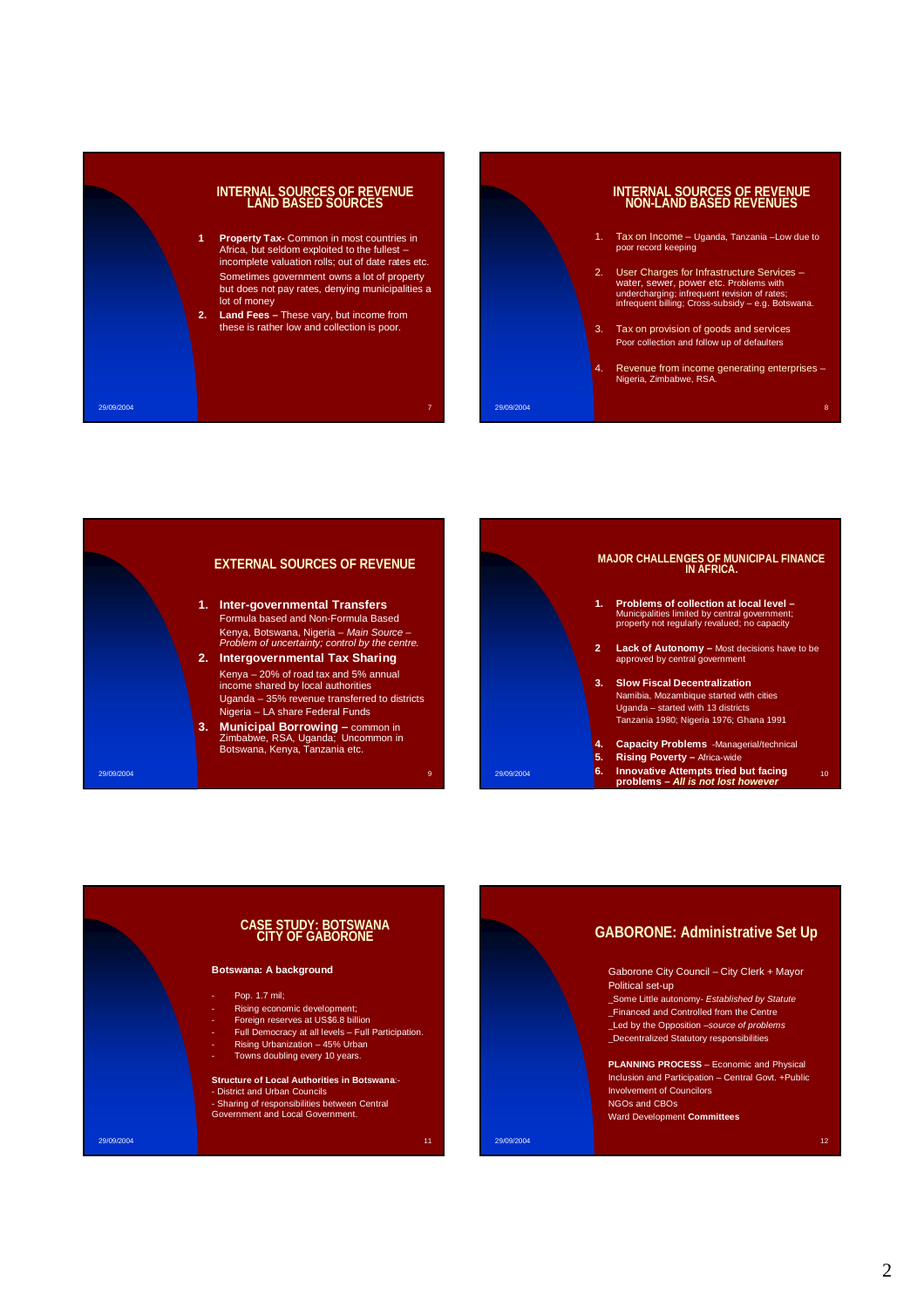|                                           | <b>FINANCING DEVELOPMENT</b><br><b>Revenue Sources</b> |       |  |
|-------------------------------------------|--------------------------------------------------------|-------|--|
| 1. Capital Budget - 100% Grant from Govt. |                                                        |       |  |
| 2.                                        | <b>Recurrent Budget.</b><br>1999/2000                  |       |  |
| $\ast$                                    | <b>Revenue Support Grant</b>                           | 62.7% |  |
| $\star$                                   | <b>Own Revenue Sources</b>                             |       |  |
|                                           | 1. Rates                                               | 27.3% |  |
|                                           | 2. Interest                                            | 2.05% |  |
|                                           | 3. Service Levy                                        | 0.95% |  |
|                                           | 4. Rentals                                             | 0.90% |  |
|                                           | 5. Other Sources                                       | 6.1%  |  |
| 29/09/2004                                |                                                        | 13    |  |

### **EXTERNAL REVENUE SOURCES**

1. REVENUE SUPPORT GRANT FROM CENTRAL GOVERNMENT - Figure rising from \$3.6 mil in 1994 to \$16.0.mil 2000

- Formula Based

2. GENERAL FUND - Unspent Surplus Balances \$5.2million in 2000

29/09/2004 14

\*This is composed of budgeted expenditure that was not spent due to lack of implementation capacity;

\*Some had accrued from the high vacancy rates in the Council.

29/09/2004 15 **OWN REVENUE SOURCES** 1. Property Tax and Rates – Slowly Rising from 23 – 27% Between 1998 – 2001 Defaulting is high though. Attempts being done to collect more via: - Reminders to plot owners - Demand Notices Debt Collectors employed - Attach property/ Court Action - Publish names in the press – Some results 2. Tax on Goods and Services – Licences Little income but has potential to grow - elastic Defaulters taken to customary courts Evictions from premises 16<br>29/09/2004 - 98% collection ; introduced Privatization programme **3 Charging for Urban Services** 3.1Building Plan Perusal Fees – v.little 3.2Service Levy + BML– Paid by Low Income - Low but could rise - Arrears in 2002 - \$500,000 -Efforts to collect more include:- - House to house collections; stop orders; use of councilors; prosecutions of defaulters 3.3 Water – 100% access to potable water - 43.5% - Piped indoors/yard - 56.5%- Stand pipes – Soon to be phased out 3.4 Power – Full reticulation 3.5 Sanitation - 33.4% Private Flush; 60% private latrine – Policy and programme started for full reticulation Element of cost recovery – Connection \$200-1000 3.6 Solid Waste



# **MANAGEMENT OF FINANCIAL**

#### BUDGETING AND PLANNING – Annual

Compliance with management procedures

- 
- 
- 
- Computerization of core processes accounting, human resources and land management, rates, payroll accounts.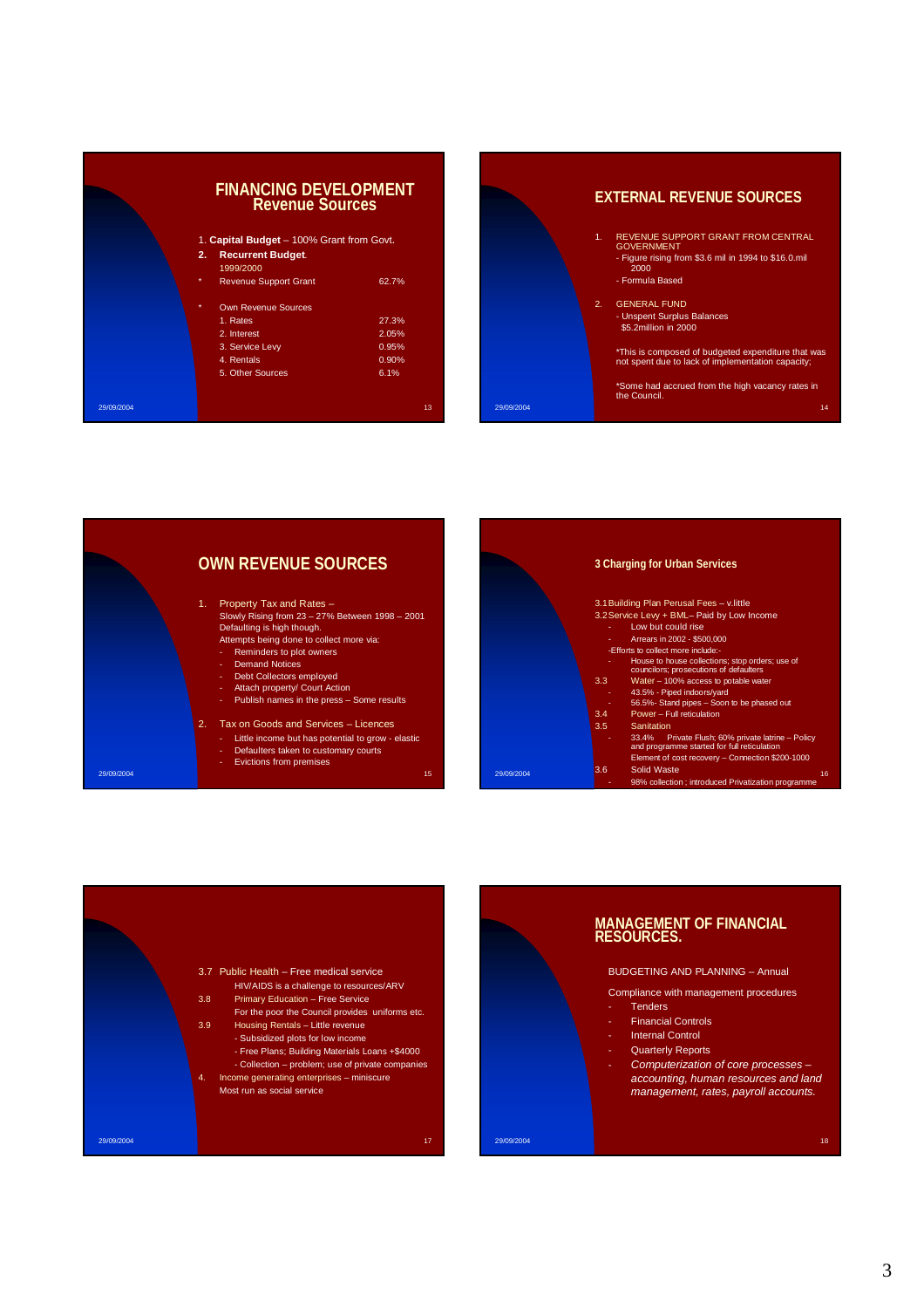## **HUMAN RESOURCES MANAGEMENT Personnel appointment and** administration.- **ULGSM** Shortage of qualified staff Transfers and problems thereof. High staff turnover Capacity Problems. Solution? 1. Council introduced Performance Management System to increase productivity